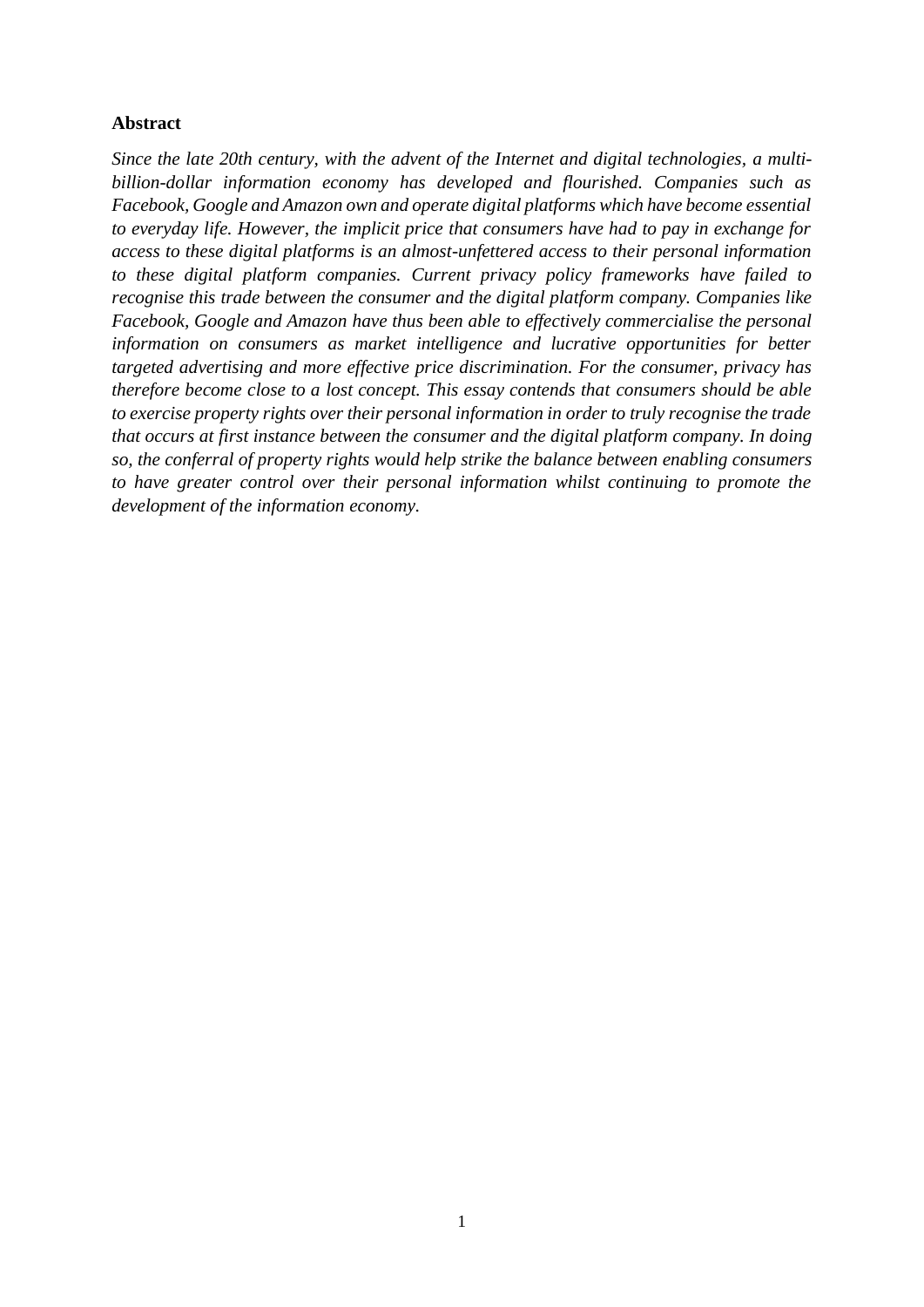# **CONSUMER PRIVACY IN THE INFORMATION ECONOMY:**

# **THE MISSING TRADE LINK**

#### I INTRODUCTION

The proliferation and increasing adoption of mobile technology and Internet connectivity since the late  $20<sup>th</sup>$  century have marked what is known as the 'digital era'. Consumers have embraced digital platforms to conduct all facets of their lives: communicating with friends and family, buying groceries, and conduct their banking, to name a few. This embrace has enabled the companies operating those digital platforms, such as Facebook, Google and Amazon, to operate an information economy: collecting, using and trading the vast swathes of personal information on the millions of consumers who use their platforms.

Certainly, the use and trade of personal information by companies helps bolster macroeconomic activity by better matching consumer preferences and so incentivising greater consumer spending. Information about specific consumers allows for the tailoring of products and pricing to individual customers, and for the reduction of search costs for consumers who seek the right product for them. Yet consumers have historically given away their personal information without any meaningful involvement in the trade of their personal information.

Policymakers have sought to balance macroeconomic considerations with consumer privacy concerns through the implementation of country-specific privacy law regimes, which give consumers rights to know how their personal information will be used. <sup>1</sup> However, by placing the onus on the individual consumer to interrogate any undesirable uses of their personal information, this status quo approach fails to address the unequal nature of the relationship between the consumer and the digital platform company.

This essay contends that, to empower consumers vis-à-vis their personal information and duly recognise their role in the trade of personal information, consumers should be able to exercise property rights over their personal information. Part II outlines the nature of the information economy which thrives on flows of personal. Part III highlights the core issue of imbalance between the consumer and the digital platform company, where the consumer is excluded from the notion of a trade of personal information. Part IV then explores how property rights over personal information would directly address that imbalance by giving content to the bilateral nature of the trade of personal information. Part V concludes.

<sup>1</sup> See, eg, *Privacy Act 1988* (Cth) in Australia.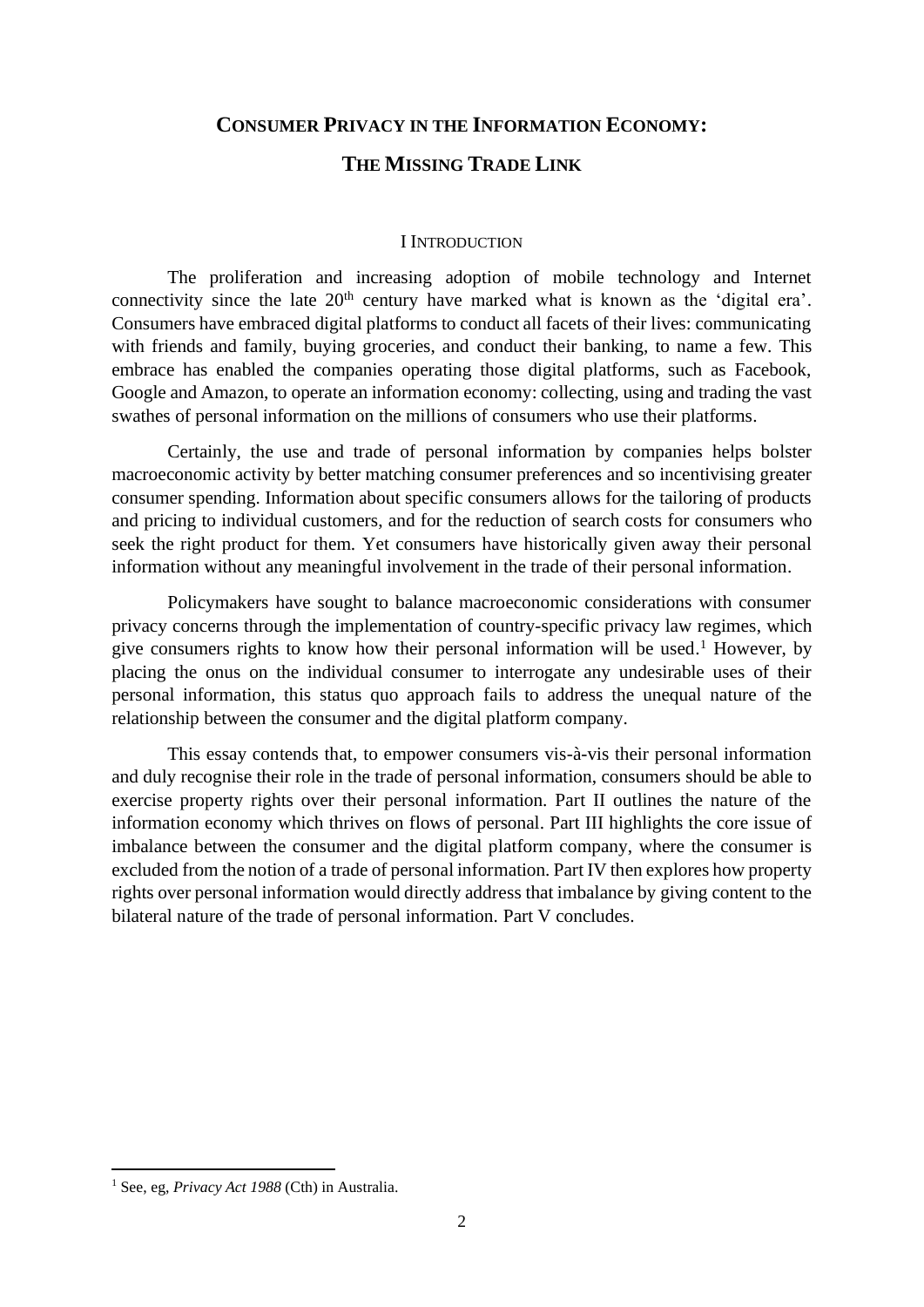#### II THE INFORMATION ECONOMY

The spread and adoption of digital technologies since the late  $20<sup>th</sup>$  century have been astonishing. In 2017, more than 45,000 gigabytes of Internet Protocol traffic occurred every second across digital platforms, representing a 450-fold increase since 1992. <sup>2</sup> This speed continues to be sustained globally through increasing connectivity in rural and regional areas in developed countries such as Australia, as well as in developing nations.<sup>3</sup>

Increasing use of digital technologies has created the opportunity for consumers' digital footprints to be tracked ever more precisely. The use and triangulation of cookies, browser information, and browsing history facilitates the collation of rich longitudinal data sets for individual consumers. Consequently, this significant scale of information flows across the Internet has given rise to an information economy, operating on the collection, analysis and trade of consumer-specific information.

The information economy is characterised by a high degree of market concentration, with almost 70 per cent of the total market value resting with just seven companies: Microsoft, Apple, Amazon, Google, Facebook, Tencent (owner of WeChat) and Alibaba.<sup>4</sup> These companies' market dominance has stemmed from, and perpetuates, strong network effects, as these platforms are considered as essential methods of interpersonal communication and ecommerce among consumers and their personal networks. Moreover, these companies have further secured their market power through strategic acquisitions of complementary digital platforms, for example, Facebook's acquisition of Instagram and Microsoft's takeover of LinkedIn.<sup>5</sup> This kind of market concentration allows for the parent companies to collect a range of interlinked data on consumers across the platforms that they own. The concentration of detailed consumer information within these companies then enables them to more profitably monetise the information that they collect and analyse on consumers, primarily through offering third parties the opportunity to target their advertising and more effectively price discriminate. 6

It is the commercialisation and trade of consumer data by companies like Microsoft, Facebook and Google that present the key risk to consumer privacy. Although it is the personal information of the consumers that is being traded, the *trade* relationship exclusively concerns the digital platform company and a third-party company which seeks to use that consumer intelligence to better market their own products. The exclusion of the consumer in the trade relationship involving information *about that consumer* creates a serious issue of consumer disempowerment.

<sup>2</sup> United Nations Conference on Trade and Development, *Digital Economy Report 2019: Value Creation and Capture — Implications for Developing Countries* (Report, 4 September 2019) 1.

 $3$  Ibid 3-4, 6.

<sup>4</sup> Ibid 3.

<sup>5</sup> Ibid 7.

<sup>6</sup> See Andrew W Bagley and Justin S Brown, 'Limited Consumer Privacy Protections against the Layers of Big Data' (2015) 31(3) *Santa Clara Computer and High Technology Law Journal* 483.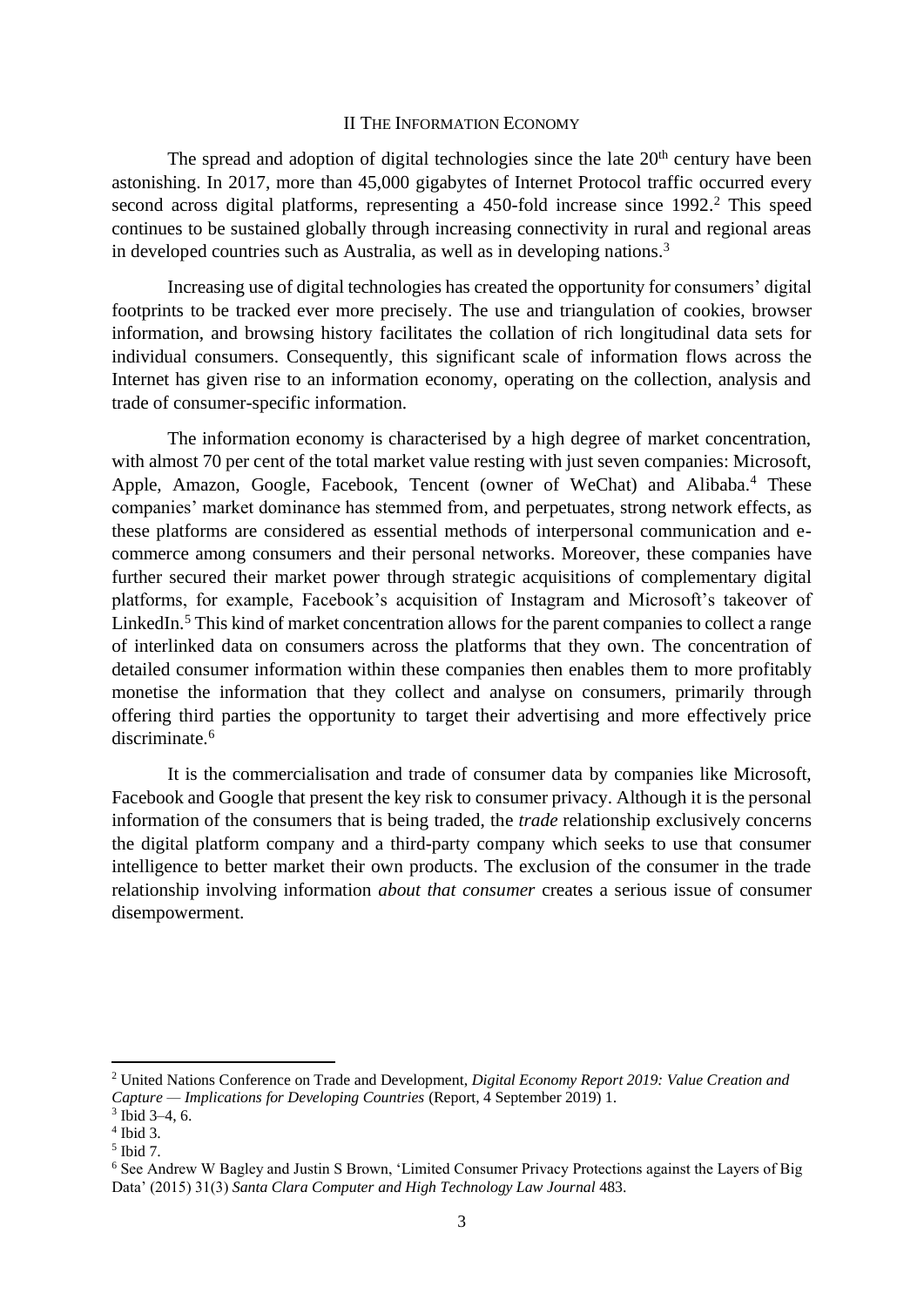#### III AN ISSUE OF IMBALANCE

Without government intervention, consumers are highly vulnerable to having their personal information exploited for commercial gain by companies like Google, Facebook and Amazon, since the common law does not recognise any general right to privacy.<sup>7</sup> As a result, governments have legislated country-specific privacy law regimes, with the *Privacy Act 1988* (Cth) ('*Privacy Act*') being the relevant Australian legislation. The *Privacy Act* regulates the use of personal information by entities, such as requiring entities to maintain a program protocol if data matching of information is conducted,<sup>8</sup> and providing consumers the right to know why their personal information is being collected, how it will be used and to whom it will be disclosed.<sup>9</sup>

<span id="page-3-0"></span>The current regulatory framework relating to the collection and use of consumers' personal information hence distinctly favours the digital platform company. When a consumer engages with a digital platform, they are confronted by a privacy policy, usually written in broad, legalistic language, which ticks the company's legal obligations with the domestic privacy law regime such as the *Privacy Act* but does little to support consumer understanding of how precisely their personal information is or may be used, transformed and subsequently traded. When a consumer wants to use a digital platform, they are generally obligated to click 'accept' on the privacy policy if they would like access to the digital platform. The 'price' then of access to the digital platform is the loss of privacy and the consumer's ongoing provision of their own personal information. Once the consumer enters that relationship with the digital platform company, there is then no recognition of how it is the *consumer's* own personal information, aggregated and transformed, that is the subject of lucrative trades that the company can then engage in with third parties, such as advertising companies.

The ongoing provision of personal information by the consumer is distinct from an ordinary trade, where money is the medium of exchange. Unlike money, further trade of customer-specific insights, after the consumer has offered their personal information in exchange for access to the digital platform, can go on to materially affect other transactions in which the consumer seeks to engage. This occurs without any express recognition that it is the ongoing provision of personal information at first instance that allows subsequent price discrimination by third parties to occur.

While the *Privacy Act* does offer consumers the right in most instances to, of their own initiative, seek clarification from the company about how their information is going to be used, this shifts the onus onto the individual consumer to try and protect their privacy. Moreover, consumer rights under the *Privacy Act* operate in a delayed fashion, as it is usually only at the point that the consumer is aggrieved or especially curious *after having engaged* with the digital service that they seek to know more. The status quo of Australian privacy law therefore does not engage with the reality of the trade in consumer personal information that is occurring.

<sup>7</sup> *Victoria Park Racing and Recreation Grounds Co Ltd v Taylor* (1937) 58 CLR 479.

<sup>8</sup> *Data-Matching Program (Assistance and Tax) Act 1990* (Cth).

<sup>9</sup> *Privacy Act 1988* (Cth) sch 1 ('*Australian Privacy Principles*'); Office of the Australian Information Commissioner, *Rights and Responsibilities* (Web Page) <https://www.oaic.gov.au/privacy/the-privacyact/rights-and-responsibilities/>.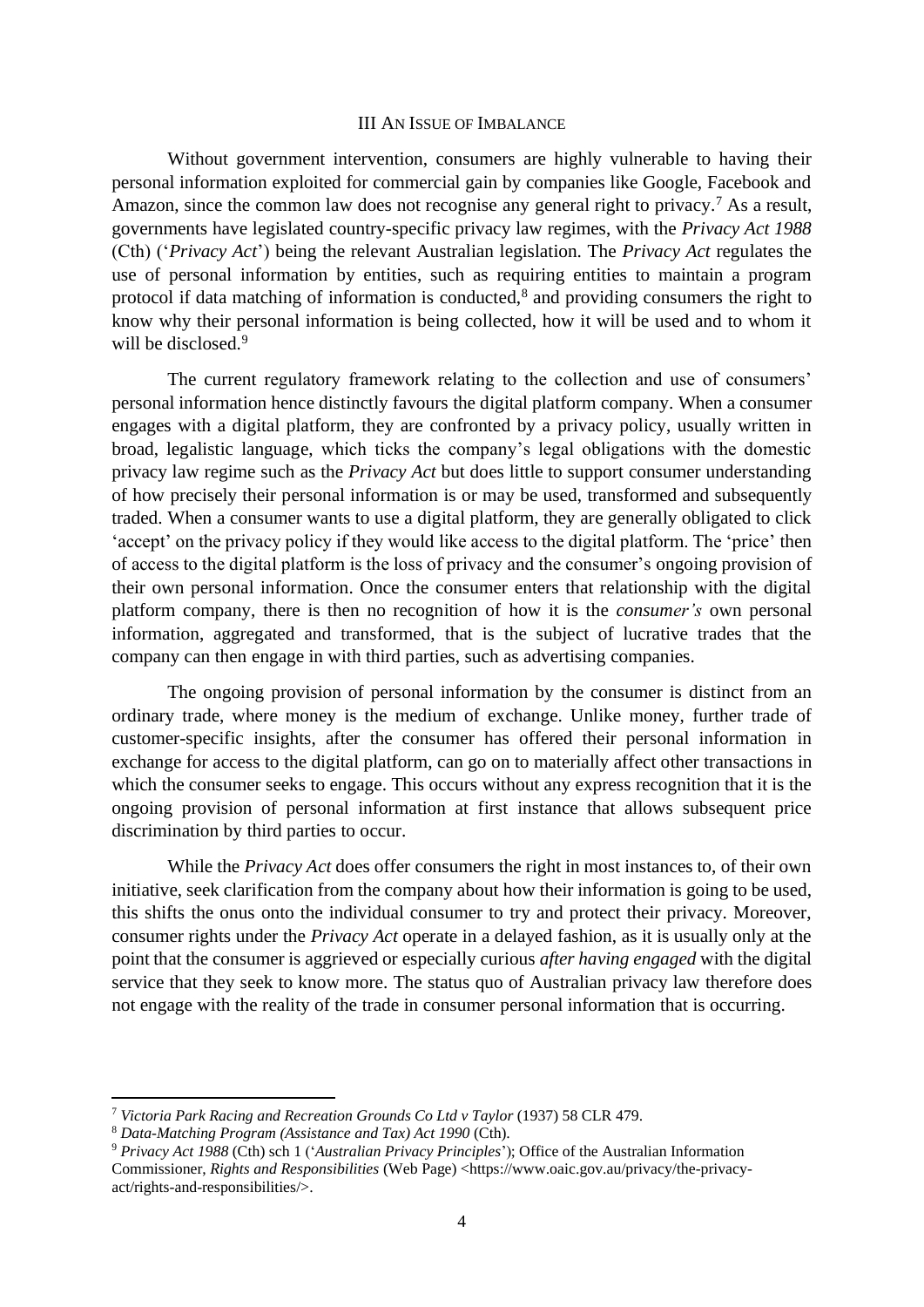Certainly, the introduction of the General Data Protection Regulation ('GDPR')<sup>10</sup> in the European Union, and open banking regimes in the United Kingdom,  $11$  and soon in Australia,  $12$ are all steps in the right direction in terms of consumer empowerment over their own personal information, by promoting greater knowledge of how consumer data is used. However, only pursuing transparency-focused reform misses the opportunity to recognise the first-instance trade of personal information between the consumer and the company for what it is: an economic exchange of property.

#### IV A COHERENT PATH FORWARD: PROPERTY RIGHTS IN PERSONAL INFORMATION

A recognition that consumers can exercise property rights over their personal information is the critical step in repositioning the consumer as an important participant in the trade of their personal information with digital platform companies.

### A *What Is a Property Right?*

In Australia, as in wider Western socio-legal systems, property rights are interlinked with the idea of personal liberty, empowering the holder of property to exercise dominion over the property. Importantly, property rights enable the property holder to prevent any interference with their property except through the property holder's consent in trade.<sup>13</sup>

The content of *property* then reflects what is considered economically important to society. Historically, property rights therefore first attached to tangible property, such as land, which was held to be of significance to the economic, political and social status of men, and eventually, all individuals. By the early 18<sup>th</sup> century, with the Age of Enlightenment representing a flurry of intellectual and philosophical thought, intangible concepts like ideas also began to be enveloped into 'property', with the first intellectual property rights formally being codified in law by the late  $19<sup>th</sup>$  century.<sup>14</sup> In Australia, property rights are protected through the common law, State- and Territory-specific property legislation,  $^{15}$  and in Victoria<sup>16</sup> and Queensland,<sup>17</sup> further protected as a human right.<sup>18</sup>

<sup>10</sup> *Regulation (EU) of the European Parliament and Council of 27 April 2016 on the Protection of Natural Persons with Regard to the Processing of Personal Data and on the Free Movement of Such Data, and Repealing Directive 95/46/EC (General Data Protection Regulation)* [2016] OJ L 119/1.

<sup>&</sup>lt;sup>11</sup> Payment Services Regulations 2017 (UK).

<sup>&</sup>lt;sup>12</sup> *Treasury Laws Amendment (Consumer Data Right) Act 2019 (Cth).* 

<sup>13</sup> See Loren A Smith, 'Life, Liberty and Whose Property?: An Essay on Property Rights' (1996) 30(4) *University of Richmond Law Review* 1055, 1060.

<sup>14</sup> *Paris Convention for the Protection of Industrial Property (as amended)*, opened for signature 20 March 1883, 828 UNTS 107 (entered into force 6 July 1884).

<sup>15</sup> See, eg, *Civil Law (Property Act) 2006* (ACT); *Real Property Act 1900* (NSW); *Law of Property Act 2000*  (NT); *Property Law Act 1974* (Qld); *Law of Property Act 1936* (SA); *Conveyancing and Law of Property Act 1884* (Tas); *Property Law Act 1958* (Vic); *Property Law Act 1969* (WA). See also *Personal Property Securities Act 2009* (Cth).

<sup>16</sup> *Charter of Human Rights and Responsibilities Act 2006* (Vic) s 20.

<sup>17</sup> *Human Rights Act 2019* (Qld) s 24.

<sup>&</sup>lt;sup>18</sup> Although certain civil and political rights are recognised in the Australian Capital Territory, property rights are not included amongst them: *Human Rights Act 2004* (ACT).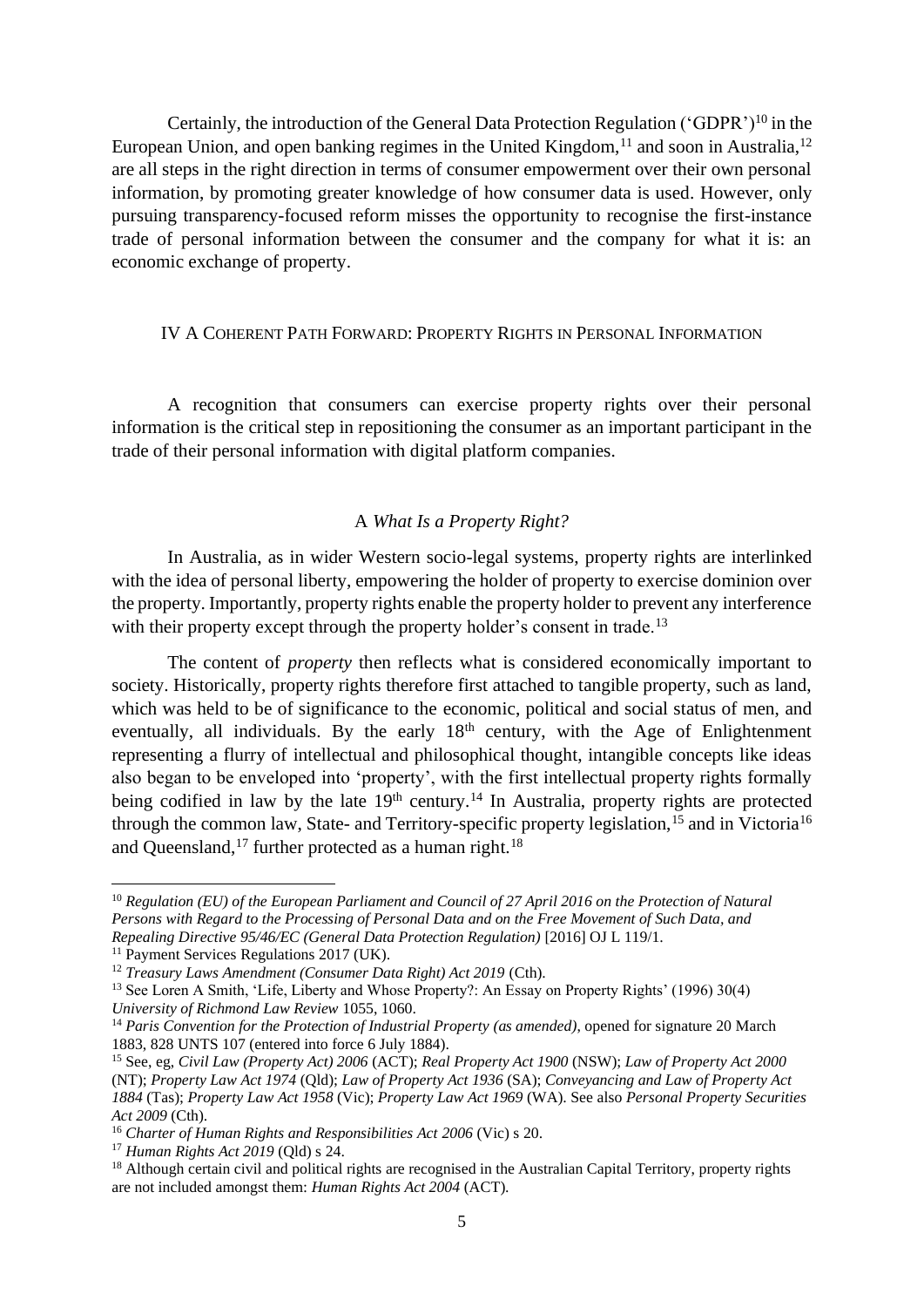<span id="page-5-0"></span>Central to the idea of property is a legal relationship in which power is exercised over the object of the relationship,<sup>19</sup> with there being two core features of that power. First, property rights are exclusive. Exclusivity refers to the ability of the property right holder to do anything with their property whilst being able to exclude others from interfering with that property. Second, property rights are enforceable against the world-at-large. This means that interference with the object by any person with whom the property right holder has not come to a direct or indirect agreement is unlawful.

Extending the strong protections offered by the legal characterisation of property would be a robust means of empowering the consumer vis-à-vis their personal information.

#### B *How Property Rights Can Attach to Personal Information*

Following the historical broadening of property from land through to ideas, personal information is particularly suitable to next be encompassed by the notion of property and therefore be subject to property rights. This is because personal information meets the three characteristics of property as identified above:<sup>20</sup> first, that it is of economic value and so answers the moral imperative that property law seeks to address; second, that it is compatible with exclusive use; and third, that rights over personal information are best conceptualised as being enforceable against the world-at-large.

First, personal information has significant economic value for the purposes of morally justifying protection under property law. This is evidenced by the multi-billion-dollar market capitalisations of the companies owning and operating the digital platforms, where the primary and overwhelming revenue driver is the ability of these companies to track and use consumer data to either conduct or on-sell targeted advertising slots. In financial terms, the services provided by these platforms, such as social networking, are therefore merely ancillary to the commercial opportunities presented by consumer data.

Second, personal information is best characterised as an excludable but non-rivalrous product. The use of personal information does not prevent the simultaneous use of that personal information and is therefore non-rivalrous in nature. However, personal information is most aptly conceptualised as being excludable, since the individual consumer is, or at least should be, able to exclude others from *using* their personal information. The important characterisation point to note here is that even though other parties may *know* the consumer's personal information, for instance, their date of birth or preference for Apple products, it is the *use* of that information that is of concern and is, or at minimum, ought to be, excludable.

Third, and finally, rights over personal information should be enforceable against the world-at-large, given the interconnected and multi-stakeholder nature of the information economy. Under the status quo, the personal information of consumers is collected, used, transformed and traded by companies with hundreds of other entities, usually for product marketing and advertising purposes. A privacy policy, which is essentially a contract between the consumer and the digital platform company, can therefore leave a gap when it comes to use

<sup>19</sup> See *Yanner v Eaton* (1999) 201 CLR 351, 365–6 (Gleeson CJ, Gaudron, Kirby and Hayne JJ) ('*Yanner v Eaton*').

<sup>&</sup>lt;sup>20</sup> See above Part IV(A).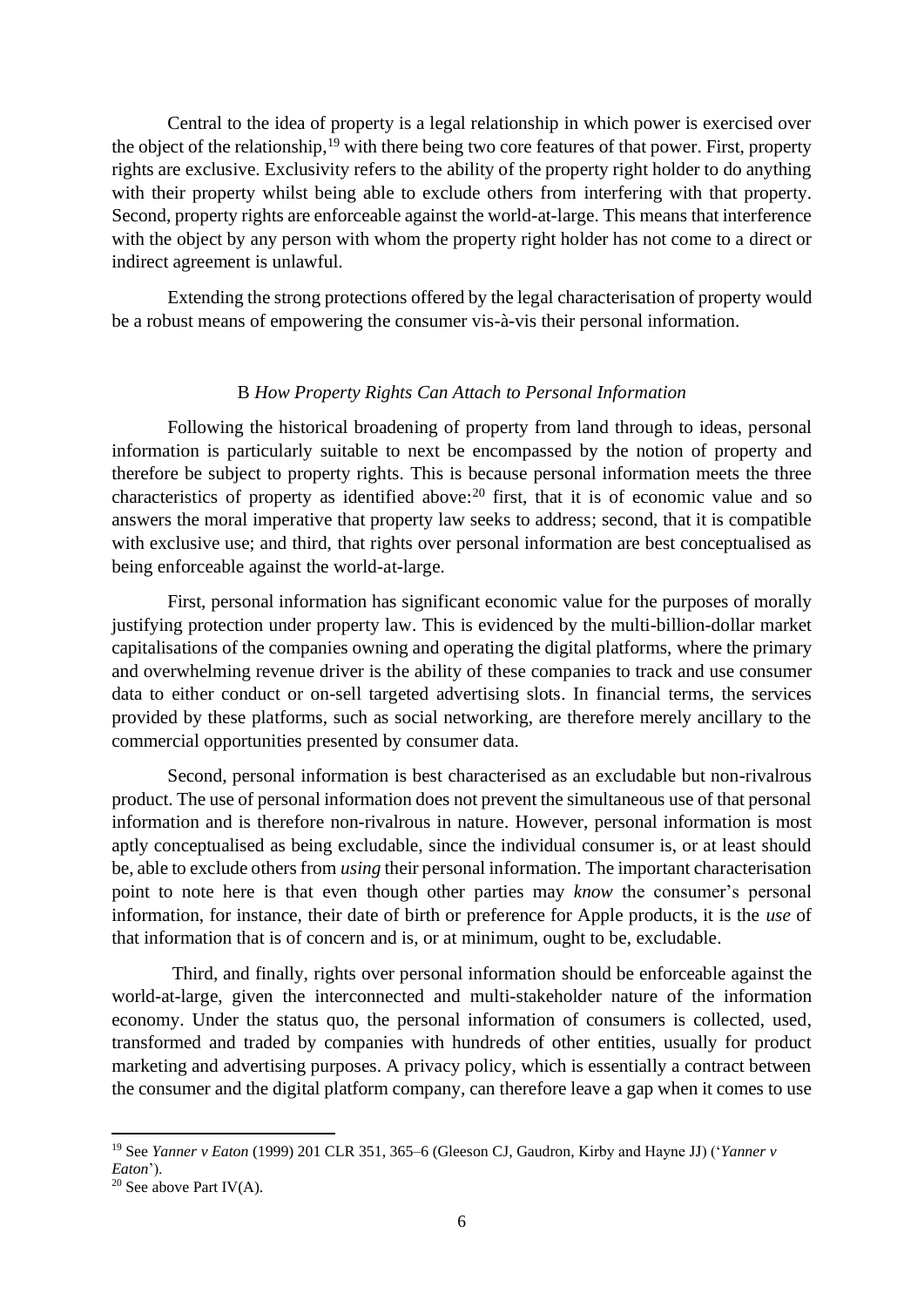of consumer-specific information by third parties which is only partly filled by legislation such as the *Privacy Act*. <sup>21</sup> The conferral of property rights on the individual consumer over their personal information would then act as a legal safety net for consumers seeking to protect their privacy.

Indeed, this conception of personal information as property in the digital economy is not wholly novel. There has been judicial recognition of personal information, as a digital asset, being protected by the principles of property law, in both New Zealand<sup>22</sup> and the United States.<sup>23</sup> Moreover, in Australia, Gummow J in *Yanner v Eaton* suggested that equitable protections over confidential information 'makes it appropriate to describe it as having a *proprietary* character'.<sup>24</sup> This indicates that it remains open to legally characterise personal information as property in Australia. It is then to be considered why this will effectively address the problem of imbalance in the trade of personal information between the individual consumer and the digital platform company.

# C *Recognising the Trade of Personal Information*

The idea of individuals exercising property rights over their personal information would be consistent with the reality of the information economy being a *trade* of personal information. The conferral of property rights over personal information would duly appreciate and frame that trade as a *bilateral* transaction of personal information, rather than bare legal compliance when the consumer clicks 'I Accept' on the company's privacy policy.

The operation of the information economy is fundamentally a bilateral one between digital platforms and their consumers. For digital platform companies, such as Facebook and Google, their access to personal information on the consumer is crucial to their interests, given the substantial commercial value of consumer data and intelligence. For consumers, their access to the digital platform is also central to their interests, in being able to undertake a variety of online activities, ranging from social networking to accessing recipes. Since provision of personal information by the consumer operates as an effective 'price' for access to the digital platform, personal information should be considered as property, just as money, the traditional unit of price of market exchanges, is presently recognised at law as property.

Indeed, presently it is only the individual consumer who has no legally recognised proprietary interest in their personal information. One common trade in the information economy that occurs is illustrated as follows: a consumer seeks access to a digital platform and the digital platform company requests access to their personal information as consideration; the company then collects and analyses the consumer's personal information, creating market insights which are de-identified and no longer (legally) personal information and which become proprietary to the company; the company then sells the market insights to a third party which then becomes the new proprietary owner of the market insights. Conferring property rights to the consumer over their personal information would thus fill the proprietary gap in the trade relationship across the information economy. In fact, it would simply align the

<sup>21</sup> See *Australian Privacy Principles* ([n 9\)](#page-3-0) principles 7, 8.

<sup>22</sup> *Henderson v Walker* [2019] NZHC 2184.

<sup>23</sup> In New York: *Thyroff v. Nationwide Mutual Insurance Company* (2007) N.Y.3d 283.

<sup>&</sup>lt;sup>24</sup> *Yanner v Eaton* ([n 19\)](#page-5-0) 388–9 (emphasis added).